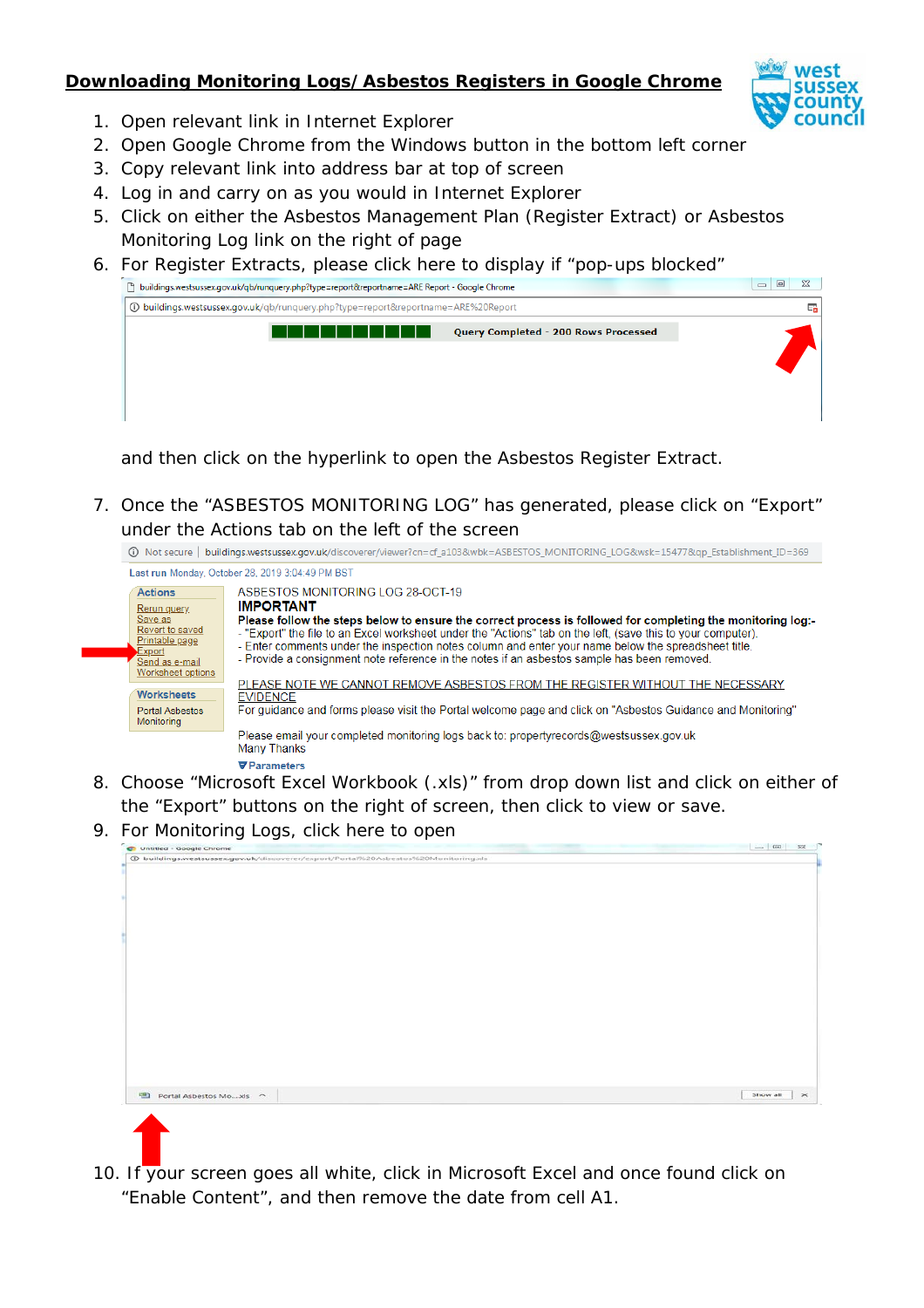11. To print off the Monitoring Log, please go to File, Print, and then in settings, please select Landscape Orientation and Fit All Columns on One Page, as below, and print:

|                               | <b>Print</b>                                                                               |                           |
|-------------------------------|--------------------------------------------------------------------------------------------|---------------------------|
|                               | $\hat{z}$<br>Copies:<br>1                                                                  |                           |
| Print                         |                                                                                            |                           |
| <b>Printer</b>                |                                                                                            | ⊕                         |
|                               | RICOH-MONO-A on WCHIPPDVSLNX04<br>Ready: 1 document waiting                                |                           |
|                               |                                                                                            | <b>Printer Properties</b> |
| <b>Settings</b>               |                                                                                            |                           |
| <b>Print Active Sheets</b>    | Only print the active sheets                                                               |                           |
| Pages:                        | ∸<br>to                                                                                    |                           |
| Print on Both Sides           | Flip pages on long edge                                                                    |                           |
| Collated<br>1,2,3 1,2,3 1,2,3 |                                                                                            |                           |
| No Staples                    |                                                                                            |                           |
|                               | Landscape Orientation                                                                      |                           |
| A4 (210 x 297 mm)             |                                                                                            |                           |
| 21 cm x 29.7 cm               |                                                                                            |                           |
| <b>Custom Margins</b>         |                                                                                            |                           |
|                               | + Fit All Columns on One Page<br><b>Th</b> Shrink the printout so that it is one page wide |                           |
|                               |                                                                                            | Page Setup                |

12. Once completed, please email to the Asbestos & Condition Officer at [propertyandassetrecords@westsussex.gov.uk](mailto:propertyandassetrecords@westsussex.gov.uk) stating Asbestos Monitoring Log and your establishment in the subject of the email.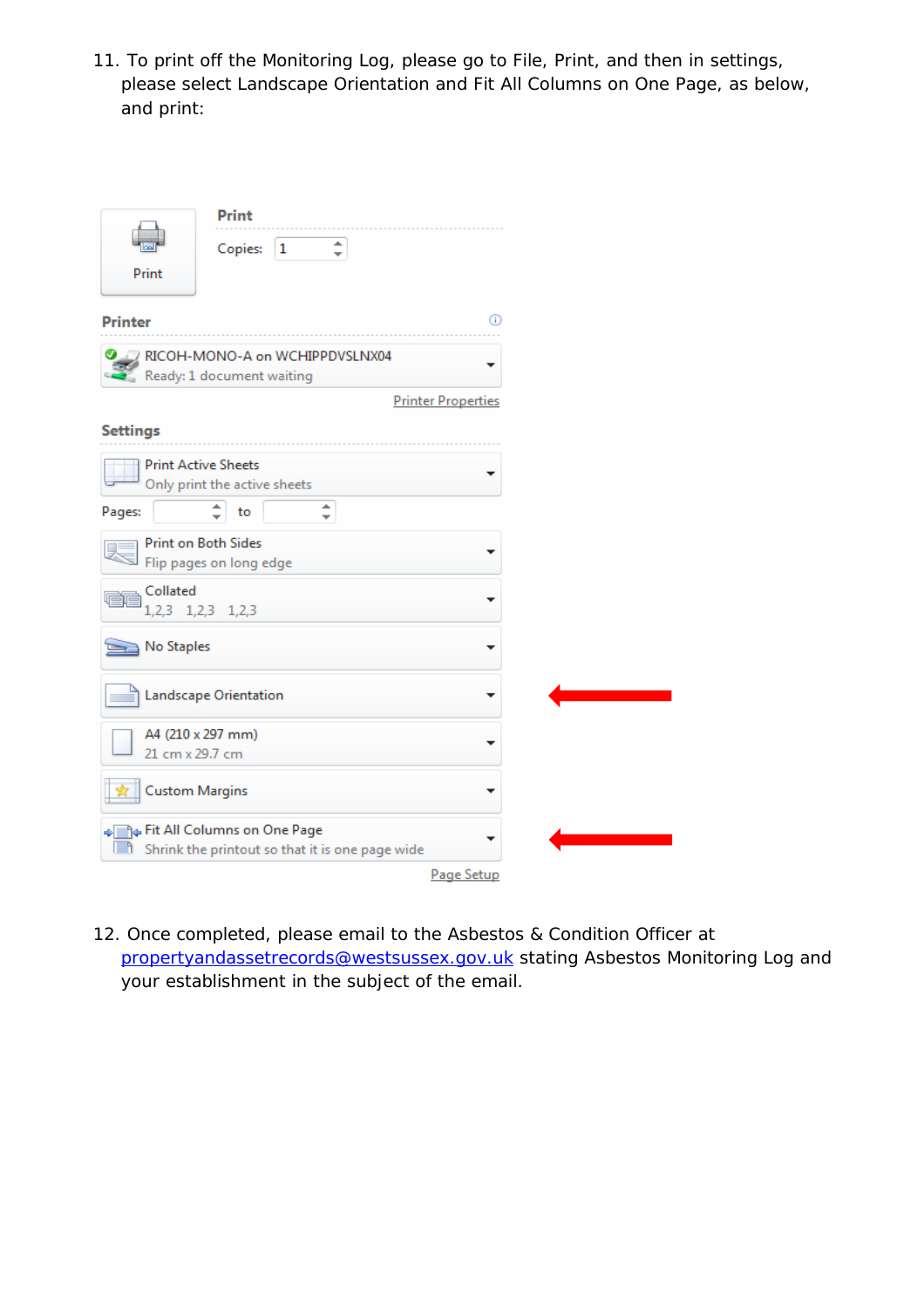# **ASBESTOS SURVEY INFORMATION GUIDANCE Guidance Document**

#### **Background**

Before a site survey is conducted the survey needs to be initiated by the Property & Asset Records Team in order for it to align with the corporate database's rooms and spaces. By emailing or phoning the number below you can then confirm the scope of the work and receive a floor plan and survey file to continue with the site visit. WSCC asbestos surveys are surveyed using Atrium Property SDE software, this ensures that the data going into our system aligns with the system formatting. When the survey has been undertaken the amended CAD floor plan and new survey file must be returned. All freehold property (including properties such as Academy's & Trusts) WSCC must be adhered to in this manner. The form and content of the information expected to be submitted is detailed below.

Submission of information must be emailed to Property & Asset Records

## **Required Information from R&D Asbestos Surveys**

The principal components of the asbestos survey information submission required by Property & Asset Records (on a per survey basis) are:

1. WSCC Register Survey SDE File 2. CAD floor plan 3. Survey Photographs

You are required to use the appropriate Atrium Property SDE survey file and CAD floor plan, as is appropriate for the survey, and to supply photographs of all materials/locations sampled.

#### **1. WSCC Survey template**

The WSCC SDE file is used in conjunction with the Atrium desktop software and can be easily emailed upon request, the software imitates our property hierarchy and within the structure samples can be updated, removed and added. Training and guidance is available upon request. Once we receive the survey results they are checked and loaded into WSCC's Asbestos Register.

#### **2. Photographs**

To provide visual context of the asbestos samples taken it is essential that photographs are provided in tandem with the completion of the WSCC Survey Spreadsheet.

Each row entered within the spreadsheet must reference a photograph which shows from where the asbestos sample was taken and which also demonstrates the condition of the material at the time of survey.

- 1. For every element sampled a single photograph clearly indicating the locality of the material sampled must be provided electronically.
- 2. Each photograph should be stored as an individual JPEG file.
- 3. Within each photograph supplied, a means of sample identification must be visible, defining more precisely the location from where the sample was taken – refer to the example below.

DEFINING RED DOT TO SHOW LOCATION OF SAMPLE

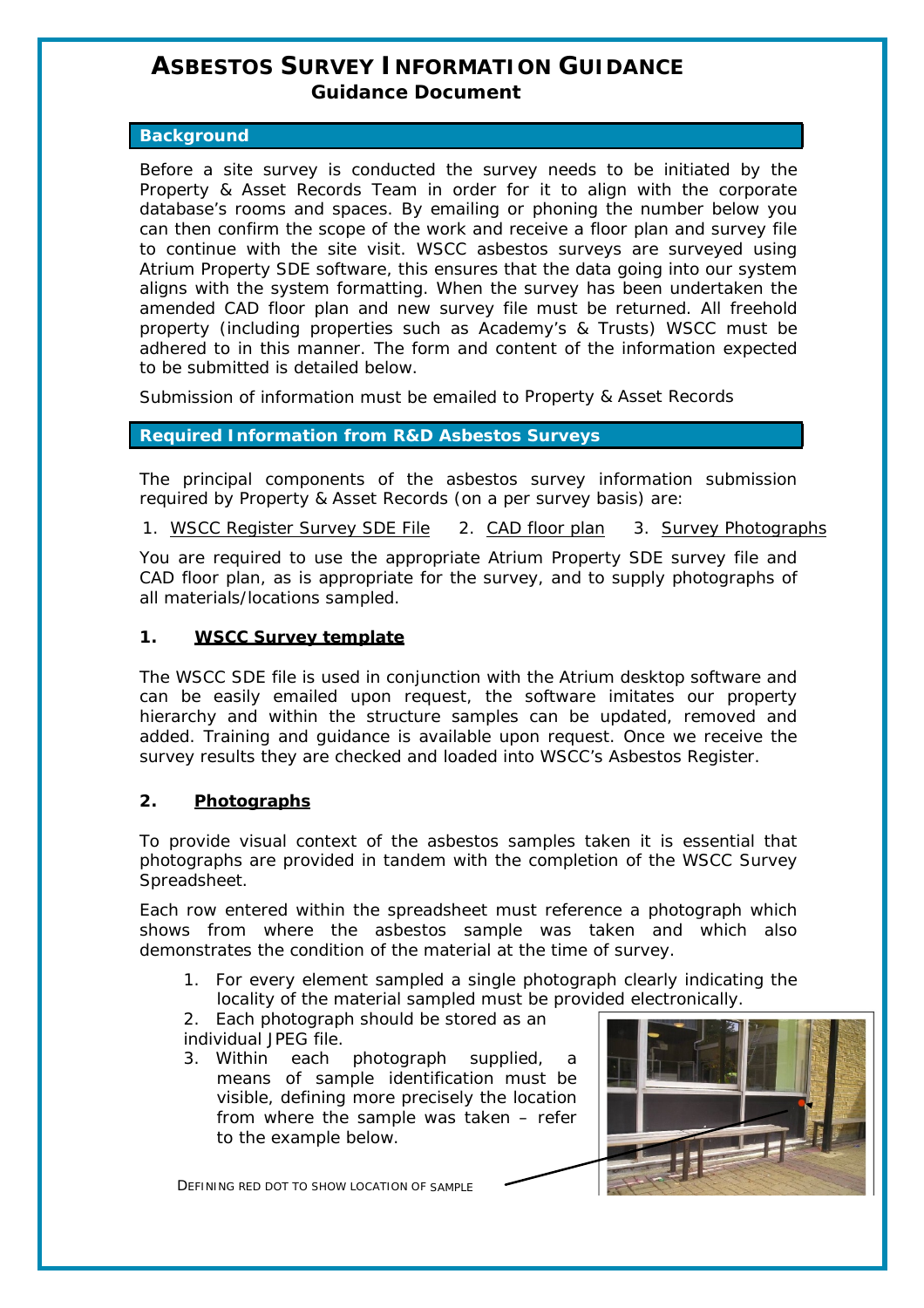# **SUBMISSION OF ASBESTOS SURVEY INFORMATION**

### **Process for Submission of R&D asbestos Survey Information**

| <b>Process of Submission</b>                                                                                                                                                                                                                                                                                                                                                                                                                                                                                                               |
|--------------------------------------------------------------------------------------------------------------------------------------------------------------------------------------------------------------------------------------------------------------------------------------------------------------------------------------------------------------------------------------------------------------------------------------------------------------------------------------------------------------------------------------------|
| • WSCC request an asbestos survey of a location(s) within one of<br>its premises:<br>• WSCC supply a copy of WSCC register<br>Survey SDE file & CAD floor plan.                                                                                                                                                                                                                                                                                                                                                                            |
| • The results of the survey are entered into the WSCC register<br>SDE file and CAD floor plan as has been provided by WSCC.<br>• Once completed submit all required information to WSCC. Note<br>that submissions should only be made to the address and<br>contact detailed below:<br>o The completed Survey report, WSCC<br>Register<br>SDE file, CAD floor plan and photographs are submitted<br>to WSCC, either by e-mail or CD. (Note – your<br>hardcopy report may also be supplied to WSCC if you are<br>required to provide this.) |

#### Summary of Submission Items Required by WSCC

| <b>Delivery Format</b> |
|------------------------|
| <b>F-mail or CD</b>    |
| F-mail or CD           |
|                        |
| F-mail or CD           |
| F-mail or CD           |
|                        |

## **The Submission**

Post to: Asbestos & Condition Officer Property & Asset Records West Sussex County Council Northleigh, County Hall, **Chichester** West Sussex, PO19 1RF

E-mail to: [propertyrecords@westsussex.gov.uk](mailto:propertyrecords@westsussex.gov.uk)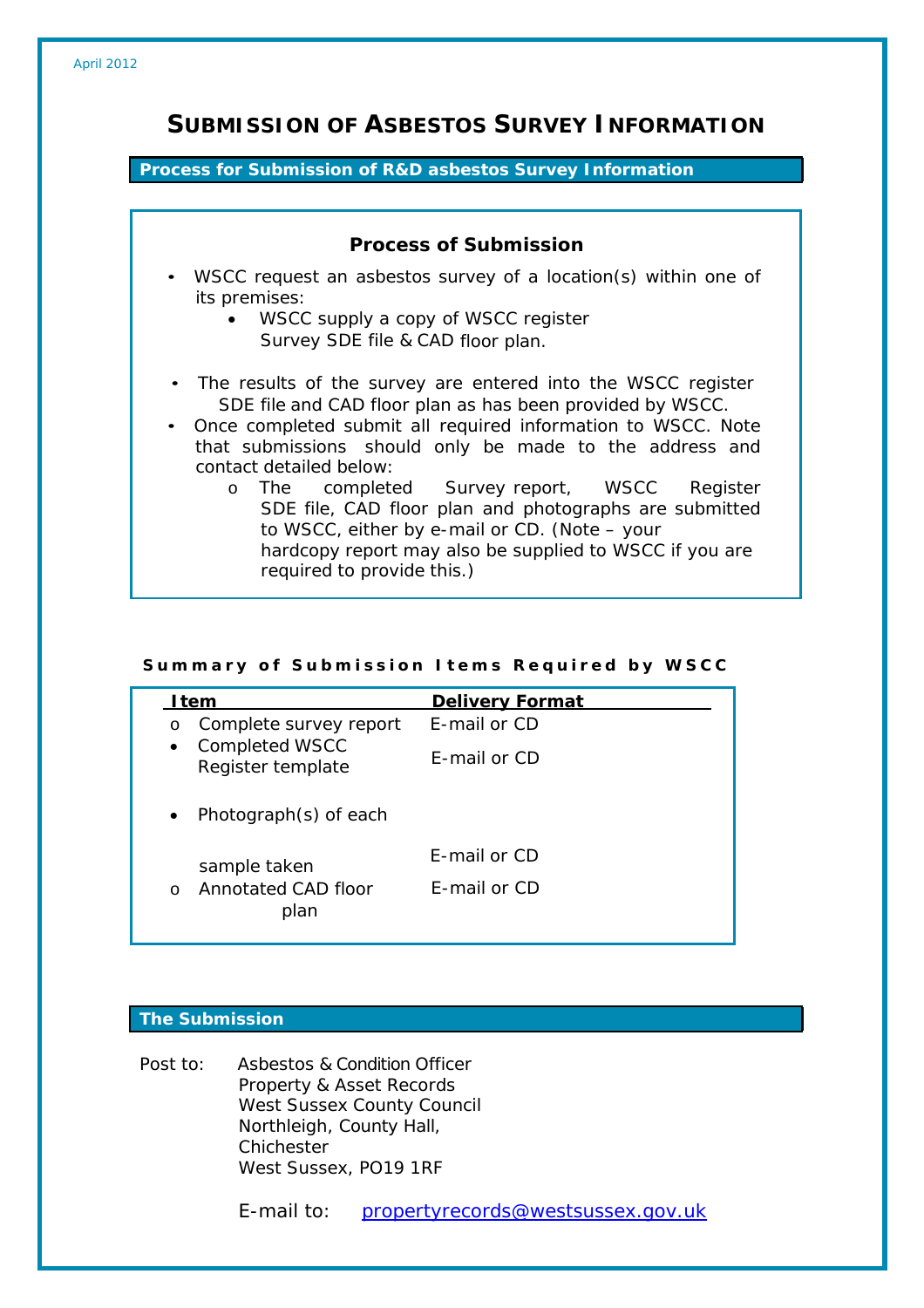

# **SUBMISSION OF ASBESTOS REMOVAL AND ENCAPSULATION INFORMATION Guidance Document**

#### **Background**

When you have undertaken the removal or encapsulation of asbestos materials from a WSCC property, you are required to submit information relating to the removed or encapsulated asbestos to Property & Asset Records. The form and content of the information expected to be submitted is detailed below.

#### **Submission of Asbestos Removal or Encapsulation Information**

The principal components of the asbestos removal or encapsulation information submission required by Property & Asset Records are:

- 1. Form Appendix E
- 2. Certificates of removal or encapsulation

\*Note that you will be required to refer to the relevant pages of the current WSCC asbestos register extract.

| <b>Property name</b>                                                                          | Name of WSCC's property where the works have been<br>carried out $-$ Appendix E form: (a)                                                       |  |
|-----------------------------------------------------------------------------------------------|-------------------------------------------------------------------------------------------------------------------------------------------------|--|
| Asbestos sample reference                                                                     | The removed or encapsulated asbestos sample's reference<br>number to be taken from WSCC's original register extract -<br>Appendix E form: 3 (i) |  |
| Room number                                                                                   | Provided in WSCC's plan, room ref from which the asbestos<br>sample was removed or encapsulated - Appendix E form: 3 (h)                        |  |
| Location of asbestos element Room use, i.e. classroom, toilet, store - Appendix E form: 3 (h) |                                                                                                                                                 |  |
| Reassurance Certificate                                                                       | The original certificate must be attached $-$ Appendix E form: 3<br>(u)                                                                         |  |
| Air Clearance Certificate                                                                     | The original certificate must be attached $-$ Appendix E form: 3<br>(t)                                                                         |  |
| <b>Waste Consignment Note</b>                                                                 | Appendix E form: $3 (v)$                                                                                                                        |  |
| Date of works                                                                                 | Date of removal or encapsulation $-$ Appendix E form: 3 (w)                                                                                     |  |

Page 1 of 2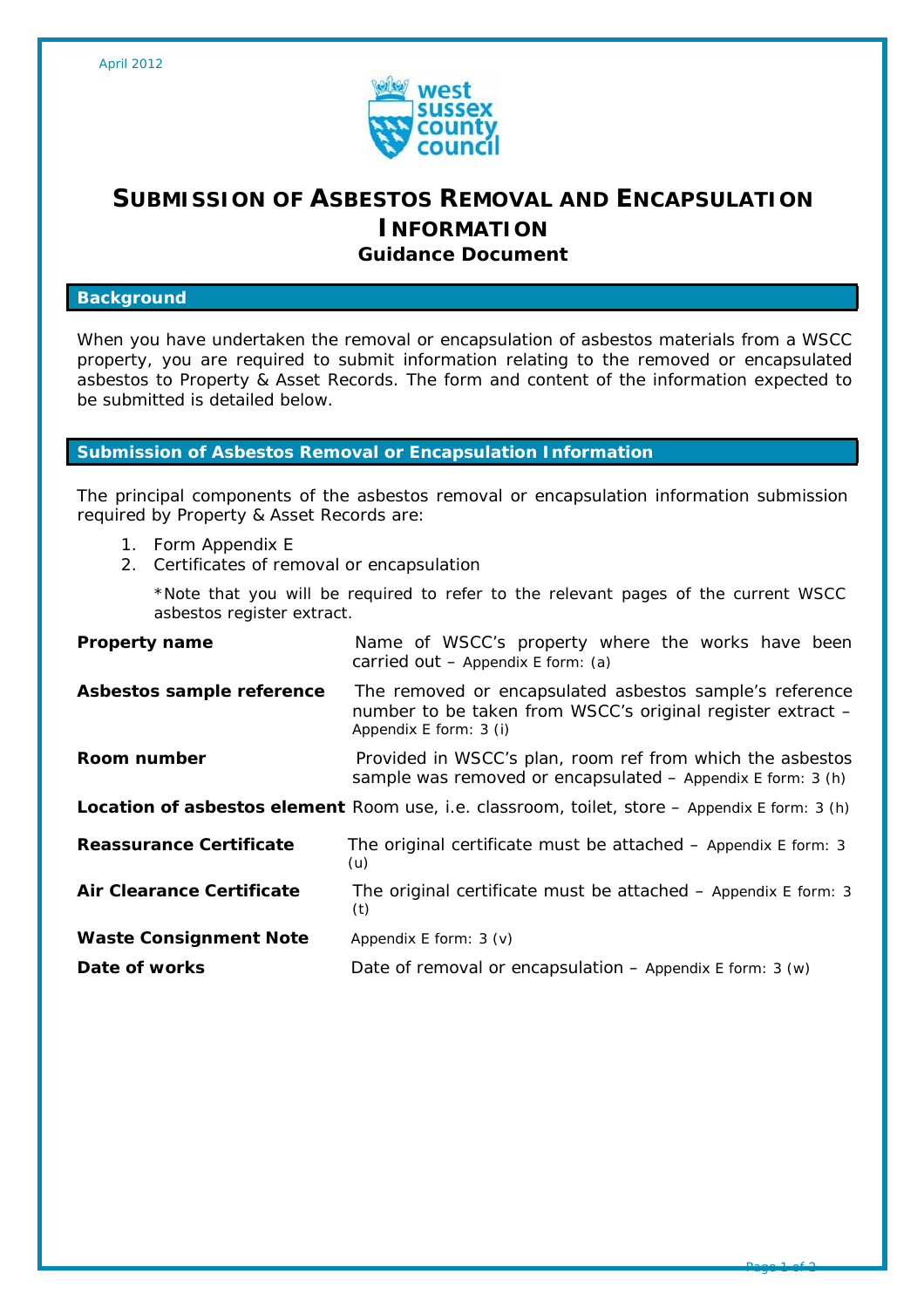#### **Process for Submission for Asbestos Removal or Encapsulation Information**

#### **Process of Submission**

- WSCC request the removal or encapsulation of asbestos materials from a location(s) within one of its properties :
	- WSCC supply a copy of the asbestos register
- Appendix E Form(s), as supplied by WSCC, are completed for each asbestos element\* removed or encapsulated in the process of the works.
- Once completed, submit all required information by post to WSCC. Note that submissions should only be made to the address and contact detailed below :
	- o The completed Asbestos Register Amendment Form(s)<br>
	o Appropriate certificates Air Clearance Certificate
	- Appropriate certificates Air Clearance Certificate, Waste Consignment Notice, ASB5 form etc

\*an asbestos element is an asbestos occurrence that has been identified in WSCC's Asbestos Register and has a sample reference number.

#### **Summary of Submission Items Required by WSCC**

| l tem                                      | <b>Delivery Format</b>       |
|--------------------------------------------|------------------------------|
| Amendment Form                             | E-mail, CD, Hardcopy by post |
| o Air Clearance Certificate                | E-mail, CD, Hardcopy by post |
| <b>Waste Consignment Notice</b><br>$\circ$ | E-mail, CD, Hardcopy by post |
| ASB5 form                                  | E-mail, CD, Hardcopy by post |

### **The Submission**

Post to: Asbestos & Condition Officer Property & Asset Records West Sussex County Council Northleigh, County Hall, Chichester West Sussex, PO19 1RF

E-mail to: [propertyrecords@westsussex.gov.uk](mailto:propertyrecords@westsussex.gov.uk)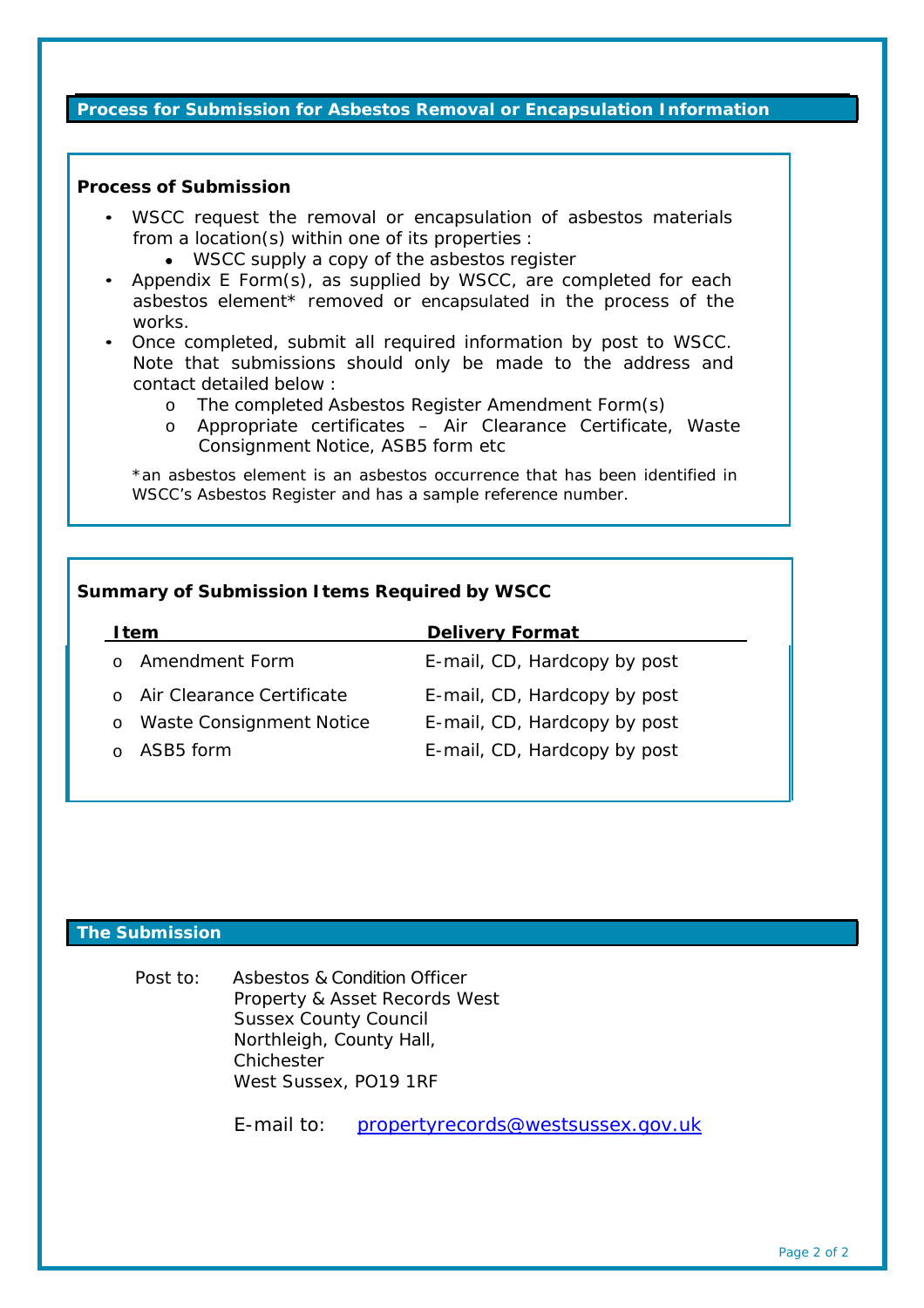## **ASBESTOS REGISTER AMENDMENT FORM**

**Any queries please PropertyandAssetRecords@westsussex.gov.uk**

| (a) | Name & Address of<br><b>Premises</b> |                                                                     |  |
|-----|--------------------------------------|---------------------------------------------------------------------|--|
| (b) | <b>Premises Block Ref.</b>           |                                                                     |  |
| (c) | <b>Name and Signature</b>            |                                                                     |  |
| (d) | <b>Contact Telephone No.</b>         |                                                                     |  |
| (e) | <b>Date Amendment Sent</b>           | (g) Reason for Notification                                         |  |
|     |                                      | 1. Adverse result of periodic condition monitoring                  |  |
|     |                                      | 2. Discovery of asbestos not on register                            |  |
| (†) | <b>Establishment Number</b>          | 3. Treatment or encapsulation of an asbestos element                |  |
|     |                                      | 4. Removal of an asbestos element                                   |  |
|     |                                      | 5. Change of use of room/area where an asbestos element is situated |  |

|     | Adverse Result of Periodic Condition Monitoring / Damaged Asbestos Element |                                      |
|-----|----------------------------------------------------------------------------|--------------------------------------|
| (h) | Location of asbestos element                                               | (i) Asbestos sample ref. on register |
|     |                                                                            |                                      |
|     | Description of condition change /                                          |                                      |
|     | damage                                                                     |                                      |

| 2. Discovery of Asbestos Not on Register |               |
|------------------------------------------|---------------|
| (h) Location of asbestos element         |               |
| (k) Form of asbestos element             |               |
| (I) Asbestos type                        |               |
| (m) Name of asb. analytical company      |               |
| (n) Sample report ref.                   | (Attach copy) |

|     | <b>Treatment or Encapsulation of an Asbestos Element</b> |                                      |
|-----|----------------------------------------------------------|--------------------------------------|
| (h) | Location of asbestos element                             | (i) Asbestos sample ref. on register |
|     |                                                          |                                      |
| (0) | Treatment carried out                                    |                                      |
| (p) | Name of asb. treatment company                           |                                      |
| (q) | Date of works                                            |                                      |
|     | Air monitoring cert. ref.                                | (Attach copy)                        |

| 4. Removal of an Asbestos Element        |                                      |
|------------------------------------------|--------------------------------------|
| (h) Location of asbestos element         | (i) Asbestos sample ref. on register |
|                                          |                                      |
|                                          |                                      |
| (s) Name of asb. removal company         |                                      |
| (t)* Four stage air clearance cert. ref. | (Attach copy)                        |
| (u)* Background/Reassurance cert ref     | (Attach copy)                        |
| (v) Waste consignment note ref.          | (Attach copy)<br>**MANDATORY**       |
| (w) Date of works                        | DD/MM/YYYY                           |

\* Usually one or the other of these certificates is expected to be received.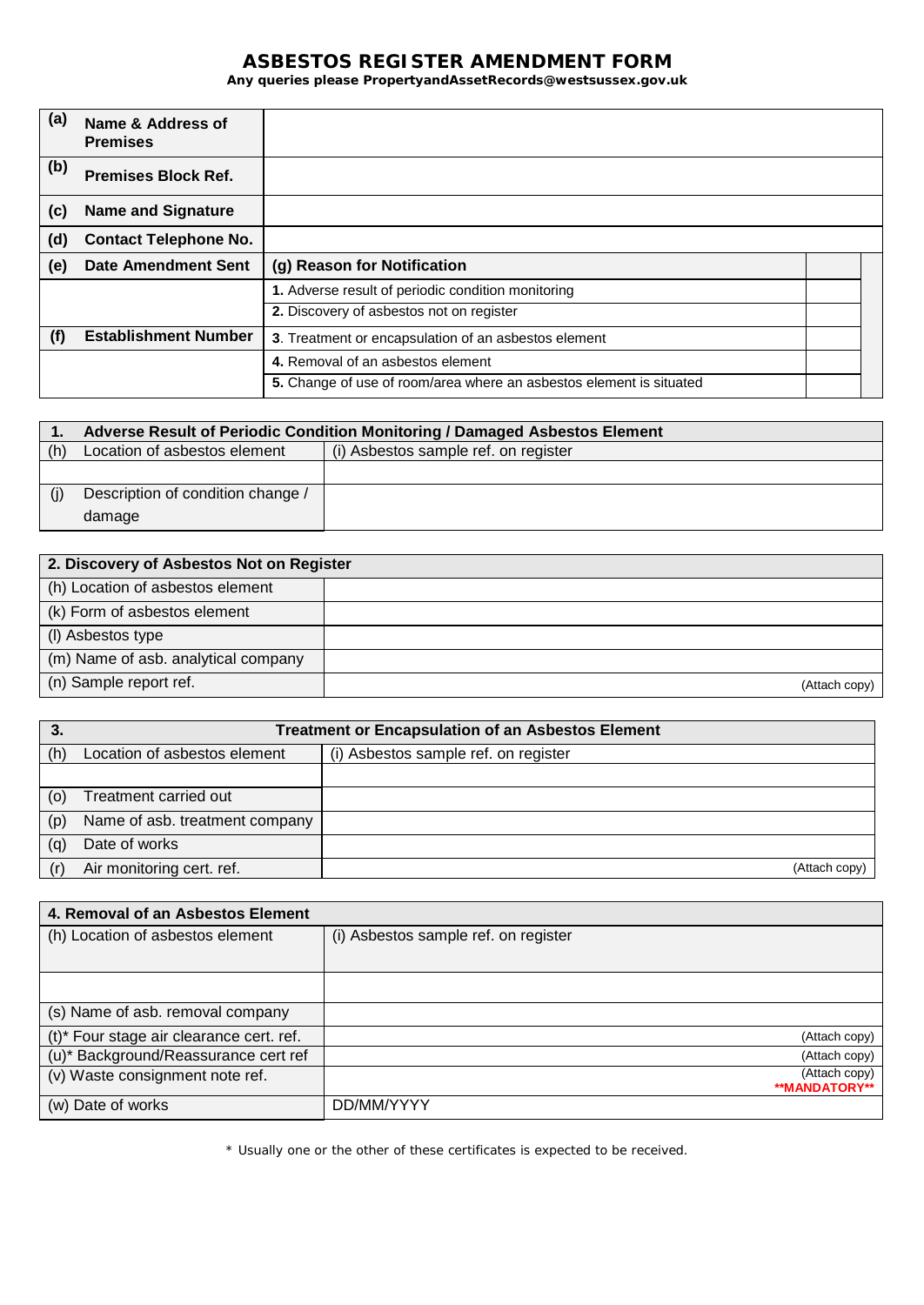|     | Change of Use of Room / Area Where Asbestos is Situated |  |
|-----|---------------------------------------------------------|--|
|     | Affected asbestos sample ref.                           |  |
|     | on register                                             |  |
| (x) | Description of room / area                              |  |
|     | change                                                  |  |

Please return this form to the address below and check that you **Inclusions**  have attached the relevant inclusions. The copy of order copy of order

Air test certificates Consignment note (if removal) Removal notification (if removal)

**Asbestos & Condition Officer, Property and Asset Records, West Sussex County Council, The Tannery, Westgate, Chichester, West Sussex, PO19 3RJ**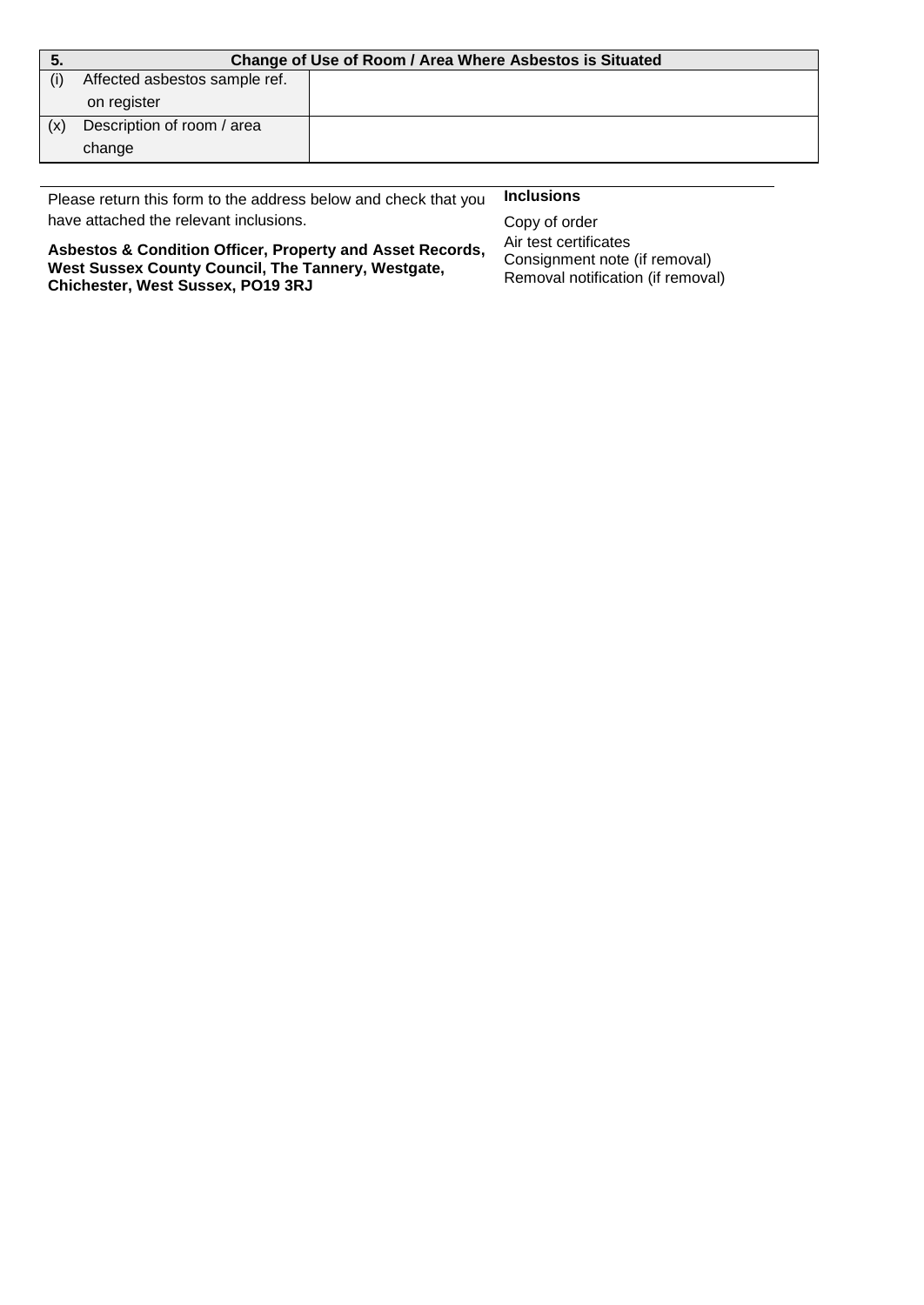# **HOW TO FILL OUT THE ASBESTOS REGISTER AMENDMENT FORM**

Please note that you will be required to refer to the relevant pages of the asbestos register extract in order to correctly fill out this form.

| Item                 | <b>Required Information Entry</b>                                                                                                                                                                                                                     |
|----------------------|-------------------------------------------------------------------------------------------------------------------------------------------------------------------------------------------------------------------------------------------------------|
| (a)                  | The name and address of the premises to which the Amendment Form will refer.                                                                                                                                                                          |
| (b)                  | The Block reference in which the asbestos element for which this amendment is being<br>made is located. Refer to the appropriate page within the asbestos register extract.                                                                           |
| (c)                  | The name and signature of the person filling out the Asbestos Register Amendment<br>Form, being that person who WSCC shall contact in case of query.                                                                                                  |
| (d)                  | Contact telephone number for the person named above.                                                                                                                                                                                                  |
|                      | The date on which the Amendment Form is/was sent to Property & Asset Records.                                                                                                                                                                         |
| $\frac{e}{f}$        | The 5 digit establishment number as per the Property Portal (if known)                                                                                                                                                                                |
| $\overline{(g)}$     | Tick the appropriate box, being the reason why you are sending the Amendment Form.                                                                                                                                                                    |
| (h)                  | The Room No (as shown on the asbestos register extract plan and also on the register<br>page of the asbestos element) in which the asbestos element is situated, together with its<br>position in the room eg underside of sink, within timber riser. |
| (i)                  | The reference value in the 'Sample Ref' field on the page of the asbestos element within the<br>asbestos register extract.                                                                                                                            |
| (j)                  | Brief description of change in condition from that stated within the asbestos register<br>extract - more particularly described in the 'Damage' field on the page of the asbestos<br>element.                                                         |
| (k)                  | The nature of the asbestos element eg Wall panel / AIB, Cistern / resin. Examples can<br>be found in the 'Use' and 'Product Types' within the asbestos register extract within the<br>asbestos register extract.                                      |
| $\left(\vert\right)$ | One of 'Chrysotile', 'Amphibole asbestos excluding Crocidolite', 'Crocidolite'.                                                                                                                                                                       |
| (m)                  | Name of analytical company confirming asbestos sample type.                                                                                                                                                                                           |
| (n)                  | Reference number assigned to the asbestos sample as given by the analytical company in<br>their report.                                                                                                                                               |
|                      | Nature of treatment carried out to the asbestos element.                                                                                                                                                                                              |
| $\frac{(o)}{(p)}$    | Name of company undertaking the treatment of the asbestos element.                                                                                                                                                                                    |
| (q)                  | The date on which the treatment to the asbestos element was carried out.                                                                                                                                                                              |
| (r)                  | The company's reference number found on the air monitoring certificate which relates to<br>the air monitoring carried out subsequent to the treatment of the asbestos element -<br>attach copy of certificate.                                        |
| <u>(s)</u>           | Name of the company commissioned to undertake the removal of the asbestos element.                                                                                                                                                                    |
| (t)                  | The company's reference number found on the Four Stage Air Clearance certificate.<br>Received if an enclosure has been required for the removal of asbestos.                                                                                          |
| (u)                  | The company's reference number found on the Background/Reassurance certificate.<br>Received if an enclosure was not required for the removal of asbestos.                                                                                             |
| (v)                  | The reference number found on the Waste Consignment notice. This shall be received<br>from the contractor disposing of the asbestos waste.                                                                                                            |
| (w)                  | The date that the asbestos element was removed.                                                                                                                                                                                                       |
| (x)                  | Enter new room use of the room, as is different from that stated under the field 'Use' on<br>the page of the asbestos element within the asbestos register extra                                                                                      |